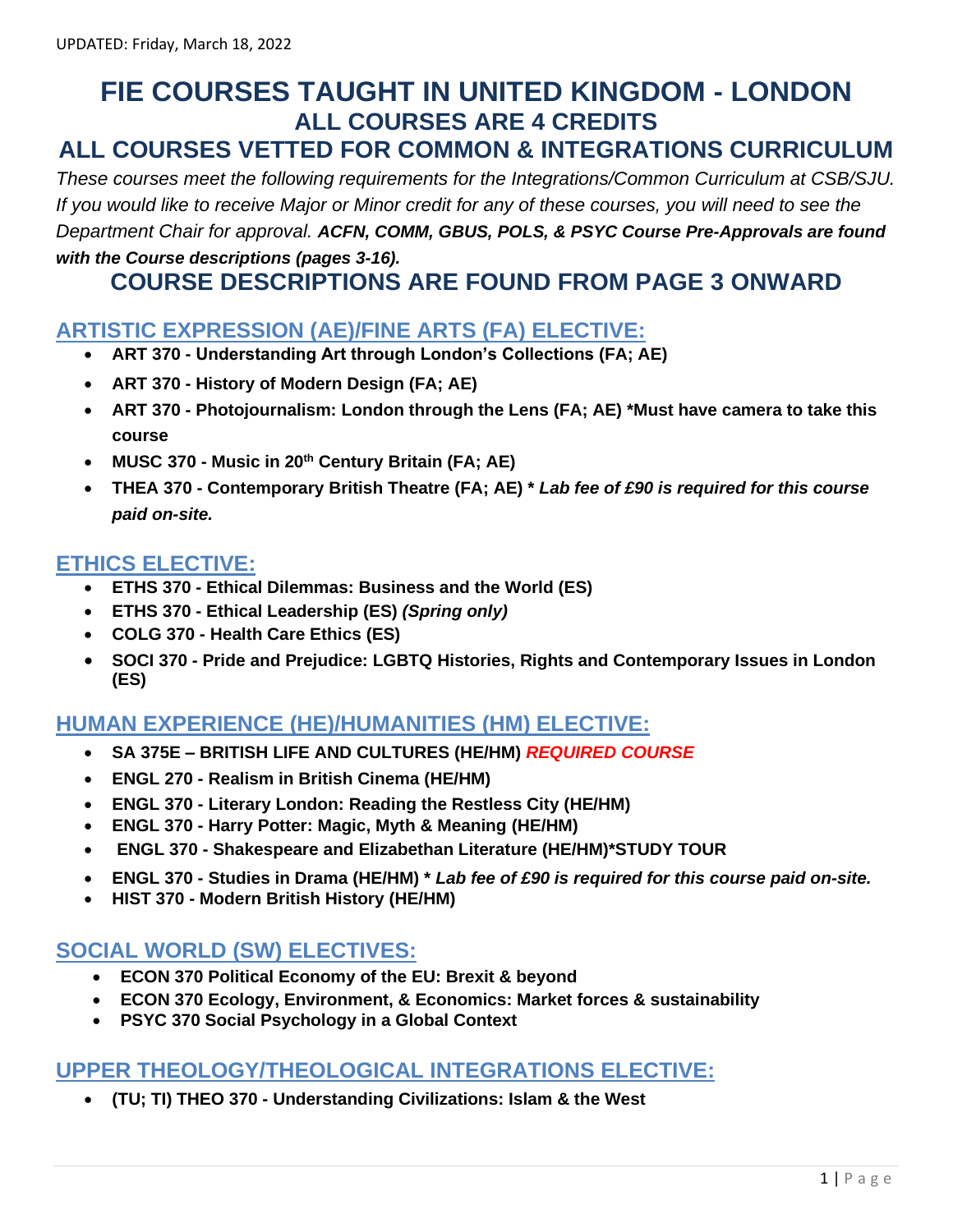## **CULTURAL & SOCIAL DIFFERENCE – SYSTEMS:**

- **(CS/ES) SOCI 370 Pride and Prejudice: LGBTQ Histories, Rights and Contemporary Issues in London (ES)**
- **(CS/ES) COLG 385 – STUDY ABROAD SEMINAR (TAUGHT BY CSB/SJU FACULTY** *(SPRING ONLY)*

### **EXPERIENTIAL LEARNING (EX/EL) ELECTIVES:** *ONE OF THE FOLLOWING IS REQUIRED*

- **SA 397 – International Internship Course (EX/EL)**
- **SA 397 – International Service Internship Course (EX/EL)**

### **GENERAL ELECTIVES TOWARDS GRADUATION:**

- **COLG 370 Cash, Money, Records Forever: Intro to the Business Practices of the Evolving British Music Industry**
- **COLG 370 Food, Society, & Culture in Britain \*OPTIONAL STUDY TOUR** *\*Lab fee of £90 is required for this course paid on-site.*
- **COLG 370 Genetics in Nursing & Health Care**
- **COLG 370 Health Care Policy**
- **COLG 370 Sport in British Society**
- **COMM 370 Contemporary British Broadcasting**
- **COMM 370 Media in Britain**
- **ENGL 370 Travel Writing**
- **ENGL 370 The Nature of Story: Creative Writing (Semester-Long)**
- **GBUS 270 Principles of Management** *(Not intended for GBUS Majors/Minors or students that have taken GBUS 201.)*
- **GBUS 370 Creative Thinking for Advertising**
- **GBUS 370 Fundamentals of Finance**
- **GBUS 370 Principles of Marketing**
- **GBUS 370 Global Marketing**
- **GBUS 370 International Trade**
- **GBUS 370 Strategic Brand Management**
- **POLS 370 British Politics**
- **POLS 370 International Diplomacy: Issues, Conventions and Practices**
- **SOCI 370 Sustainable Cities: London in the Era of Climate Change**
- **SOCI 370 Diversity in Britain: Immigration, Discrimination and Integration**

# **FULL LONDON COURSE SYLLABI FOUND HERE:** <http://www.fie.org.uk/london-courses>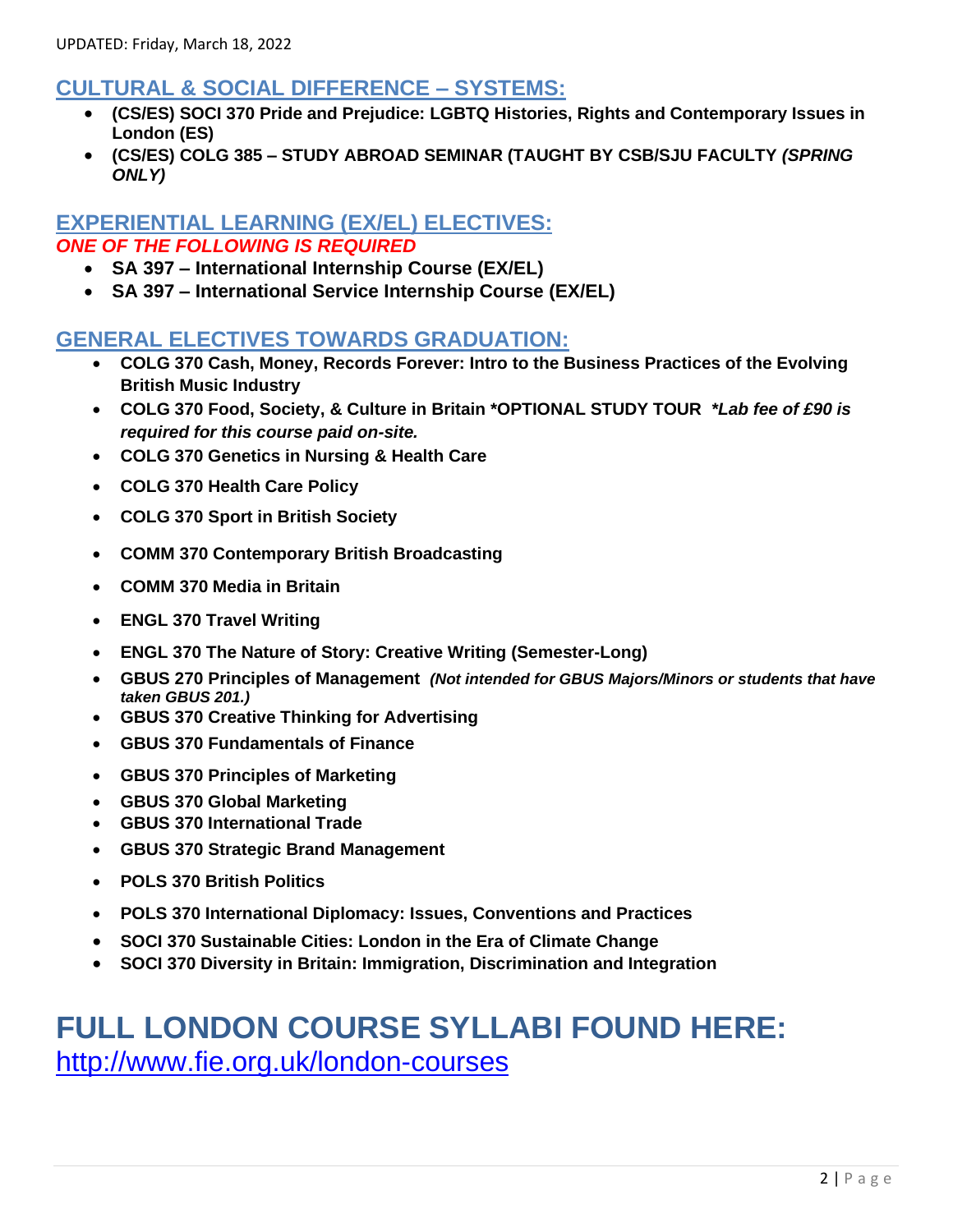# **ARTISTIC EXPRESSIONS (AE)/FINE ARTS (FA) ELECTIVES:**

## **ART 370 Understanding Art through London's Collections (FA; AE)**

Who were the Pre-Raphaelites and why were they considered radical? Why did the Romantics revolt against the industrial Age of Enlightenment, and why was Picasso's influence on early British Modern Art so strong even though he only visited London sparingly? The answer lies in the course "Understanding Art through London's Collections" which takes you on a cultural journey through modern and contemporary art from its inception in the late 19th century up to the present day.

London houses some of the world's most famous modern artworks and is one of the major international centres for art so where better to tread the pavements of London's artistic collective - the Bloomsbury Group - than in the city they critiqued? Where better to study why Cezanne is considered the 'father of modern art' than by visiting the Courthauld Gallery to discover his painting's that influenced the likes of Matisse and Picasso. And let's not forget that London houses the largest collection of Turners in the world!

#### **POSSIBLE CO-CURRICULAR ACTIVITIES**

This course will be conducted in the classroom and at many of London's museums and galleries including:

- o The Courthauld Gallery
- o Tate Modern
- o Tate Britain
- o National Portrait Gallery
- o The Hayward Gallery
- o Whitechapel Gallery
- o Serpentine Gallery
- o Saatchi Gallery

## **ART 370 History of Modern Design(FA; AE)**

How has the design of modern objects made an impact on the way we live and how we feel about our lives? How has design become an art form? From buildings, to clothes, to London's tube and phones, how has the design of these entities defined our lives and helped shape modern culture? From Victorian styles and the industrial revolution to the swinging 60's and beyond, this course examines the products of applied design during the past 150 years, including examples of furnishings, industrial design, fashion, and graphic design, in relation to demand, technology and production, standards, fine art, social reform, and the dynamics of consumption.

At the conclusion of this course students will have gained a developed knowledge of a wide range of objects, designed in Britain from the Industrial Revolution to the present day. Furthermore, they will be able to relate a wide range of objects to the socio/historical conditions in which they were produced, and to discuss the specific work of some of their most famous designers.

#### **POSSIBLE CO-CURRICULAR ACTIVITIES**

- The London Design Museum
- The Victoria & Albert Museum
- **Leighton House**
- **Linley Sambourne House**

## **ART 370 Photojournalism: London through the Lens (FA; AE)**

How can your experience with a culture be reflected in the way you capture it in a photograph? How might you utilize images to narrate your experience during your stay in London? How can developing an appreciation of photography parallel a greater understanding of London as a global city? This course is intended for students with an interest in the history, theory and practice of photography. It is designed to familiarize students with skills which combine photographic composition and camera operation, together with conceptual ideas, especially those of narrative photography.

Through the use of the lens, students will be encouraged to document their experience with London as a city. Through classroom learning and field exploration students will be exposed to an educational experience which challenges them to capture their knowledge and experience with London's history, architecture, and cultural diversity. Students will learn to blend elements of photojournalism and aesthetic photography in order to challenge their creative abilities whilst creating a unique portfolio exhibiting their new found knowledge and understanding of London as a global city. Central to the course is the exhibition of student work at the end of the term to showcase their journey from new arrivals to Londoners.

#### **POSSIBLE CO-CURRICULAR ACTIVITIES**

- 'Deutsche Photography Prize', Deutsche Börse Photography Prize 2011
- 'Foto8 Annual Summer Show 2011' described as London's 'salon de photographie', Foto8 Gallery
- 'Hoppé Portraits: Society, Studio and Street', National Portrait Gallery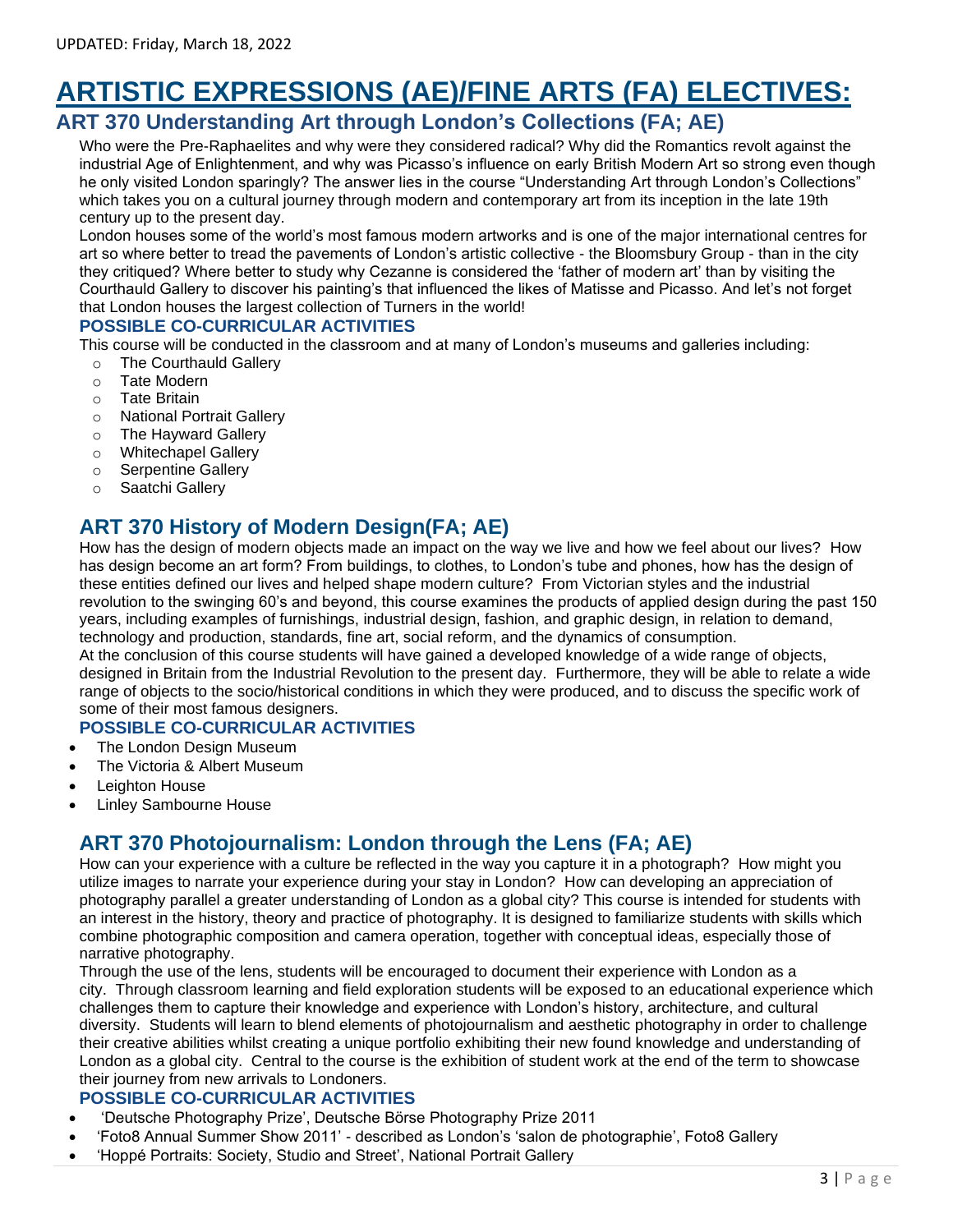- 'London Through Lens', Getty Images Library
- 'Adam Patterson & Jean Claude Dagrou' Another Lost Child, Photofusion Brixton

## **MUSC 370 Music in 20th century Britain (FA; AE)**

You're familiar with the names, The Beatles, The Rolling Stones, The Sex Pistols, and Oasis, but what is the political and cultural impact of this revolutionary music? How did the music we know and love develop from industrial city slums to chart topping hits? How does music define the British identity? This course examines a wide range of important musical styles and cultures in twentieth century Britain.

Students in this course will be exposed to various cultural theories and apply these approaches to the subcultures that emerged in the U.K. after the Second World War, such as Teddy Boys, Rockers and Mods. They will explore the "symbolic subsystems" of each group - their music, style, speech and ritual – alongside notions of deviancy, consumerism, identity, territoriality, and performance. At the conclusion of the course students will be able to examine the stylistic traits of different artists and genres (the forms, lyrics, instrumentation etc.).

#### **POSSIBLE CO-CURRICULAR ACTIVITIES**

Three Concerts in:

- Pop/Rock
- Jazz
- **Classical**

### **THEA 370 Contemporary British Theatre (FA; AE) \***

\*Please note: A £90 lab fee (covers performances and activities) is required for this course.

Did you know London has around one hundred theatres? Fifteen of which are occupied by subsidized companies. Large commercial theatres can be found in the West End offering a variety of light entertainment, musicals and comedies. However, London's theatre scene is not just big budget productions of Billy Elliot and the Lion King. Off-West End productions feature plays with more individual themes. The most innovative and experimental work is usually found in the 'fringe' theatres.

Students enrolled in this course will be offered a 'taste' of all these modes of production, and a consideration of state subsidy for theatre within a critical framework. Students course will be introduced to a variety of texts, performances and theatrical venues that reflect the vitality of contemporary British theatre. Upon completing the course, students will be able to show an understanding of the network of relationships that constitute contemporary British theatre and be able to critically evaluate theatrical performances with an appreciation of technical terminologically and theoretical perspectives, forming an appreciation of aesthetic, academic and political debates in contemporary British theatre. This course features a co-curricular study tour to Stratford-Upon-Avon. For details on the study tour, please [click here.](http://www.fie.org.uk/london-study-tours)

#### **POSSIBLE CO-CURRICULAR ACTIVITES**

- Backstage tour of the National Theatre
- Theatre and Performance section of the Victoria and Albert Museum

# **ETHICS (ES) ELECTIVES:**

### **COLG 370 [HEALTH CARE ETHICS](http://www.fie.org.uk/157-courses/717-health-care-ethics) (ES)**

What is the practitioner-patient relationship and how is it affected by concepts such as 'duty-to-assist,' Good Samaritan, and conscientious objection? What happens when there's conflict between what's best for the individual versus what's best for the community? How do culture and religion affect healthcare? What happens when patients (and/or their families) and practitioners disagree? The provision of healthcare is constantly changing. These changes sometimes require us to reconsider even basic assumptions in health care ethics. This course addresses some of the ethical issues raised by changes in the healthcare delivery system, rapidly advancing technology, an aging population, economic and resource limitations, and social and cultural changes, and their impact on health care and promotion.

#### **POSSIBLE CO-CURRICULAR ACTIVITIES**

- Medical Walking Tour
- The Old Operating Theatre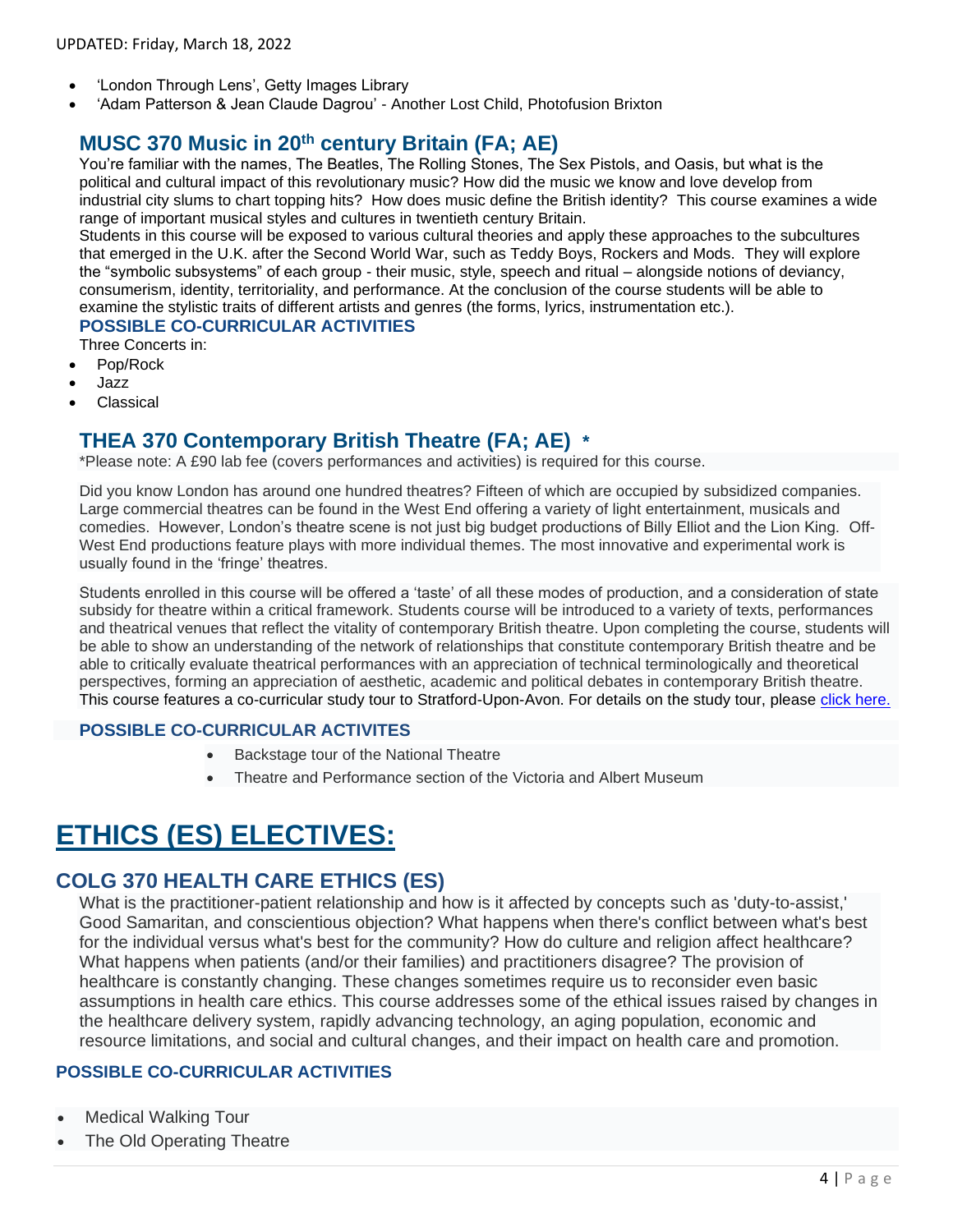- St. Nicholas' Hospice
- The Royal London Hospital Museum

### **ETHS 370 ETHICAL DILEMMAS: BUSINESS AND THE WORLD (ES)**

#### **\*\*\*PLEASE NOTE: This course counts as a GBUS Major Elective back at CSB/SJU. Department chair signature not required.**

What is Fair Trade and how does it fit with traditional notions of free trade? Do business ethics and business profits actually conflict? Where do moral rights come into play in the workplace? What is Carbon Trading and is it working? This interdisciplinary course examines several ethical dilemmas facing today's businesses given contemporary global challenges.

The course seeks to evaluate the effectiveness of corporate social responsibility where companies integrate social and environmental concerns into their business practice. The course also traces the rise of corporate social responsibility in Europe and explores the evolving relationship between business practice and wider society. It looks at the emergence of international standards and codes of conduct and examines whether these influence business practice. In addition, the course considers whether managers should be responsible not only to company shareholders, but also to others. The course also evaluates the impact of ethical consumption, fair-trade initiatives and climate change policy. Finally, in light of London's importance as an international financial centre, the course considers the role of ethics in finance, investment and banking.

#### **POSSIBLE CO-CURRICULAR ACTIVITIES**

- Fair Trade in London Study Visit
- The Houses of Parliament
- City of London Financial District

### **ETHS 370 ETHICAL LEADERSHIP (ES)**

What is it about power and success that creates ethical challenges for leaders? Why should a leader be ethical? What virtues do governmental leaders portray? What is the relationship between feelings and morality? Are there standards of right and wrong that apply everywhere, regardless of cultural practice? How do we make ethical judgments in and about foreign cultures? What are our ethical obligations to people from other cultures? What moral characteristics should apply to leaders and leadership everywhere? What is charisma and why are some people so obsessed with it as a quality of leadership? What is the difference between a leader and a celebrity? What are the dangers of charismatic leaders? Can followers be held accountable for their leader's actions?

In this course, students learn the interconnectedness of leadership and ethics. We examine the ethical background of what leaders are, what they do, and how they do it. Students assess the public and private morality of leaders, the moral obligations of leaders and followers, the ways in which leaders shape the moral environment of their environments, and the temptations of power. This course looks at how leaders convey values through their actions (and inactions), language, and their power and influence as role models. The course aims to expand students' moral point of view by first considering personal ethics, then moving on to look at leadership and the common good and finishing with an examination of ethics in a global community.

## **SOCI 370 [PRIDE AND PREJUDICE: LGBTQ HISTORIES, RIGHTS AND](http://www.fie.org.uk/157-courses/939-pride-and-prejudice-lgbtq-histories-rights-and-contemporary-issues-in-london)  [CONTEMPORARY ISSUES IN LONDON](http://www.fie.org.uk/157-courses/939-pride-and-prejudice-lgbtq-histories-rights-and-contemporary-issues-in-london) (CS/ES)**

This multidisciplinary course will examine the evolution LGBTQ rights in Britain, from the influence of colonial Britain's anti-homosexuality laws, to modern-day inclusion and protections for the queer community; students will have the opportunity to gain an insight into the histories and background of these changes, as well as consider the complex issues of intersectional and identity politics. Exploring the key actors in effecting change, legal issues, social and economic factors, changing perceptions of gender and current events in relation to key theoretical and historical events will act as a basis for critical interrogation and understanding.

#### **EXAMPLE CO-CURRICULAR ACTIVITIES (2-4 PER COURSE)**

- BFI Flare: London LGBTQ+ Film Festival (Winter/Spring)
- BFI London Film Festival (Fall)
- Royal Vauxhall Tavern visit and tour LGBTQ+ exhibitions in museums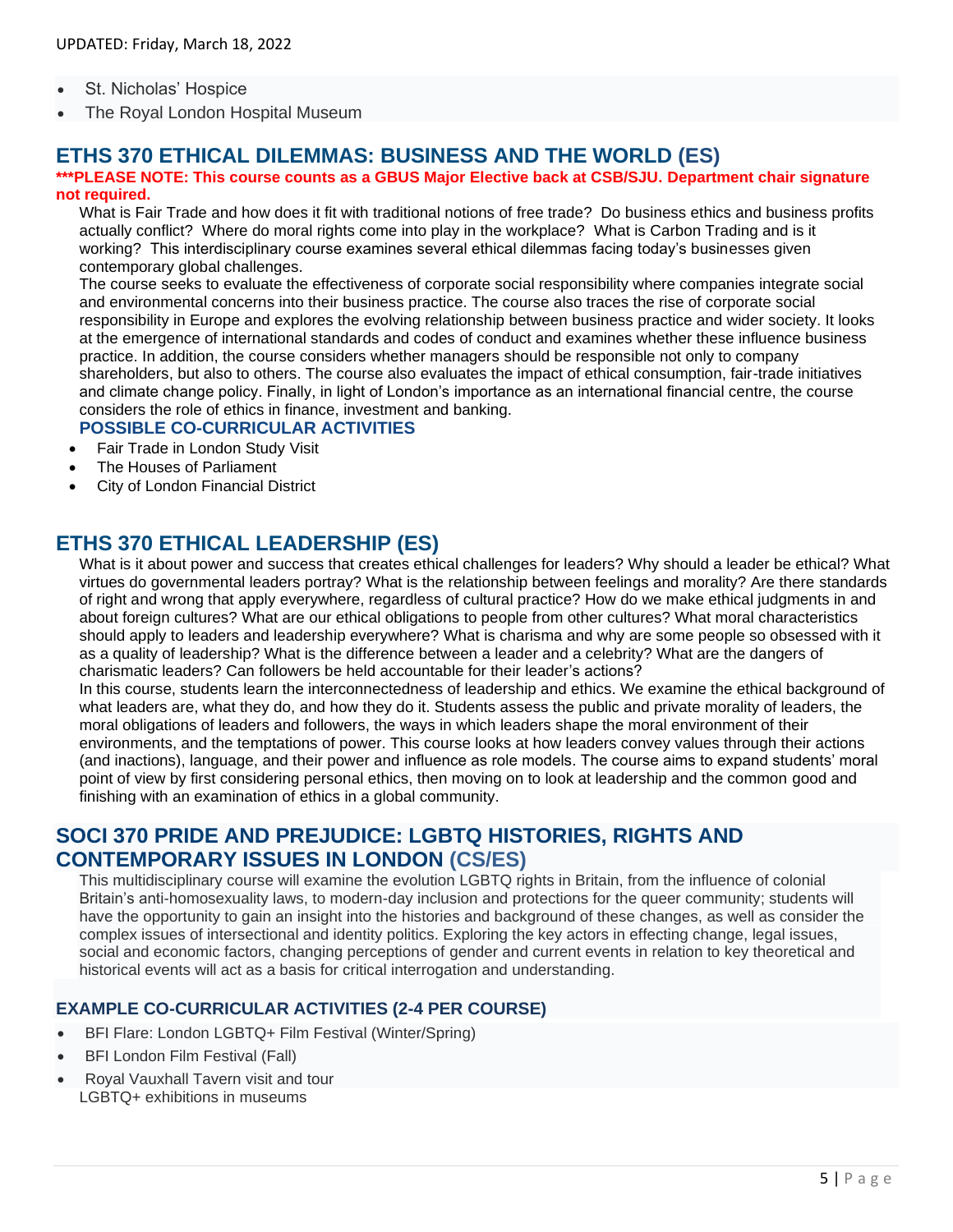# **HUMAN EXPERIENCE (HE)/ HUMANITIES (HM) ELECTIVES:**

## **ENGL 270 Realism in British Cinema (HE/HM)**

When you think of 'realism' in British cinema, what comes to mind? How is British cinema funded (especially when compared with Hollywood? How has British cinema reflected British society throughout the 20th century? Is this relationship changing in the 21st century? This course looks at British cinema from its beginnings at the end of the nineteenth century up until the early 1970's. The premise is that British cinema is best considered as subscribing to the dominant tradition in English fiction: namely a disposition towards social and moral realism that is continually challenged by a poetic impulse that delights in the fantastic and the symbolic.

The course, which is generally chronological, considers what we mean by the word "realism" and having briefly surveyed the Victorian novel then surveys the history of British cinema in the first twenty years of the last century. There are sessions on the principal traditions of the 1930's: John Grierson's Documentary Movement, International filmmaking by Alexander Korda at Denham Studios, the British Thriller, particularly the work of Alfred Hitchcock, as well as the domestic musical comedy. Classes on British cinema at war between 1939 and 1945 contrast the work of documentary filmmakers and feature film production. The course concentrates on the 'realism' of the films produced at Ealing Film Studios in West London in the post-war decades, the work of Free Cinema, and the cycle of films featuring the English working class that began in the early 1960's and that has been described as an English version of the French nouvelle vague. The semester concludes with the apparent triumph of the fantastic and surreal in the work of such directors as Lindsay Anderson and Nicholas Roeg.

#### **PAST CO-CURRICULAR ACTIVITES**

- British Film Institute
- Cinema visit
- Multiple film showings

## **ENGL 370 Literary London: Reading the Restless City (HE/HM)**

Is London fairly represented in literature? Has the way London is presented changed over time? Is there a difference in the London of a novel and the London of a travel guide?

London is a city of stories and has been an inspiration and subject for writers over hundreds of years. This course introduces students to London, both as an object of enquiry and as source, setting, and inspiration for numerous literary texts. Exploring the places, tropes, symbols, and characters in a selection of texts enables students to think about the city in relation to key theoretical and historical/cultural events that have helped shape the way we each experience London. Different approaches to 'writing and reading' London are addressed alongside an analysis of the ways in which the city acts as a basis for critical interrogation and understanding.

#### **PAST CO-CURRICULAR ACTIVITES**

- Old Spitalfields Market and Brick Lane, East London
- Visit to The George Inn, Drinking Place of Shakespeare and Dickens
- Imperial War Museum

## **ENGL 370 Harry Potter: Magic, Myth, and Meaning (HE/HM)**

Magic, like literature, is a way of finding meaning in the mayhem and maelstrom of life, a way of imposing order on, or even creating the world around us. Using other texts (Shakespeare, C.S. Lewis, Tolkien, Greek myth and Arthurian legend) this course will analyze how J.K. Rowling, by using an alchemy of intertextuality, conjured a world that explores our interconnected myths, magical rituals, archetypes and shared histories to make meaning of our selves.

### **PAST CO-CURRICULAR ACTIVITES**

- **City Walk**
- The Making of Harry Potter Experience
- Film viewing Harry Potter and the Philosopher's Stone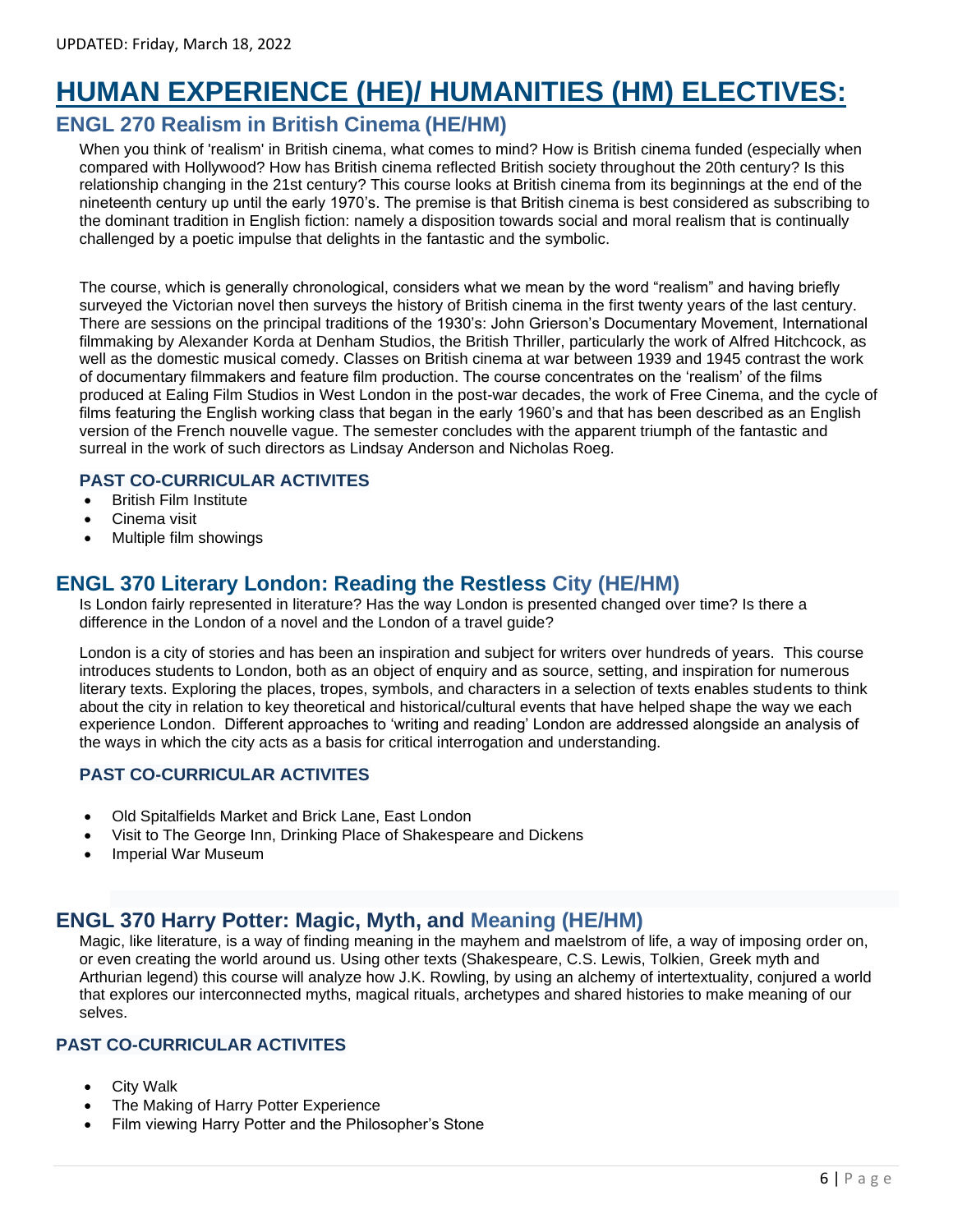## **ENGL 370 Shakespeare and Elizabethan Literature (HE/HM) \*OPTIONAL STUDY TOUR**

You're undoubtedly familiar with William Shakespeare, but how did he and other Elizabethan wordsmiths define an era and create a timepiece of this dramatic time with their works? How are Elizabethan values and stereotypes portrayed within the works of the age's most celebrated poets, authors and playwrights? What was it like to enjoy live Elizabethan theatre? Students taking this course will be introduced to the life and work of William Shakespeare and his contemporaries through lectures, workshops, field trips and theatre visits.

Shakespeare and Elizabethan Literature is designed to help students to understand the fascinating social and historical background to some of the most famous, most compelling poetry and drama ever written. The course begins by studying the conventions of Elizabethan love poetry and considering the sexual stereotypes addressed by writers such as Marvell, John Donne and Christopher Marlowe (a poet and playwright who met his end in a bar brawl.)

Students will go on to read and watch performances of two of Shakespeare's plays. Shakespeare wrote drama that entertained but also confronted his audiences. By studying plays such as the comedy Twelfth Night and the tragedy of Macbeth students will be introduced to the following topics: the power struggles between Elizabethan men and women; the influence of carnival and cross dressing; the use of sexual innuendo on Shakespeare's Stage; the history and style of Elizabethan acting; the representation of witchcraft and dramatization of rebellion and violent conflict.

The course also involves a visit to the recreation of the Globe theatre on the banks of the river Thames (a theatre where Shakespeare wrote and performed plays after 1599) and a walking tour of Shakespeare's London. This course is suitable for any student interested in knowing more about Shakespeare and his fellow writers. This course features a co-curricular study tour to Stratford-Upon-Avon. For details on the study tour, please click

### [here.](http://www.fie.org.uk/london-study-tours)

#### **PAST CO-CURRICULAR ACTIVITES**

- Watch a theatrical performance of Twelfth Night
- Watch a theatrical performance of Macbeth
- A Bankside walking tour
- Shakespeare Globe Theatre

## **ENGL 370 Studies in Drama (HE/HM) \***

\*Please note: A £90 lab fee (covers performances and activities) is required for this course.

Did you know London has around one hundred theatres? Fifteen of which are occupied by subsidized companies. Large commercial theatres can be found in the West End offering a variety of light entertainment, musicals and comedies. However, London's theatre scene is not just big budget productions of Billy Elliot and the Lion King. Off-West End productions feature plays with more individual themes. The most innovative and experimental work is usually found in the 'fringe' theatres.

Students enrolled in this course will be offered a 'taste' of all these modes of production, and a consideration of state subsidy for theatre within a critical framework. Students course will be introduced to a variety of texts, performances and theatrical venues that reflect the vitality of contemporary British theatre. Upon completing the course, students will be able to show an understanding of the network of relationships that constitute contemporary British theatre and be able to critically evaluate theatrical performances with an appreciation of technical terminologically and theoretical perspectives, forming an appreciation of aesthetic, academic and political debates in contemporary British theatre. This course features a co-curricular study tour to Stratford-Upon-Avon. For details on the study tour, please [click here.](http://www.fie.org.uk/london-study-tours)

#### **POSSIBLE CO-CURRICULAR ACTIVITES**

- Backstage tour of the National Theatre
- Theatre and Performance section of the Victoria and Albert Museum

### **HIST 370 Modern British History (HE/HM)**

It used to be said that the sun never set on the British Empire. Did you know that at its height, Britain had the largest empire in history? How did Britain become the foremost global power for over a century? What impact did this have on British culture? From the defeat of Napoleon and the rise of Imperialism to the World Wars and beyond, students in the course will be exposed to Britain's dramatic past and what this means for her future.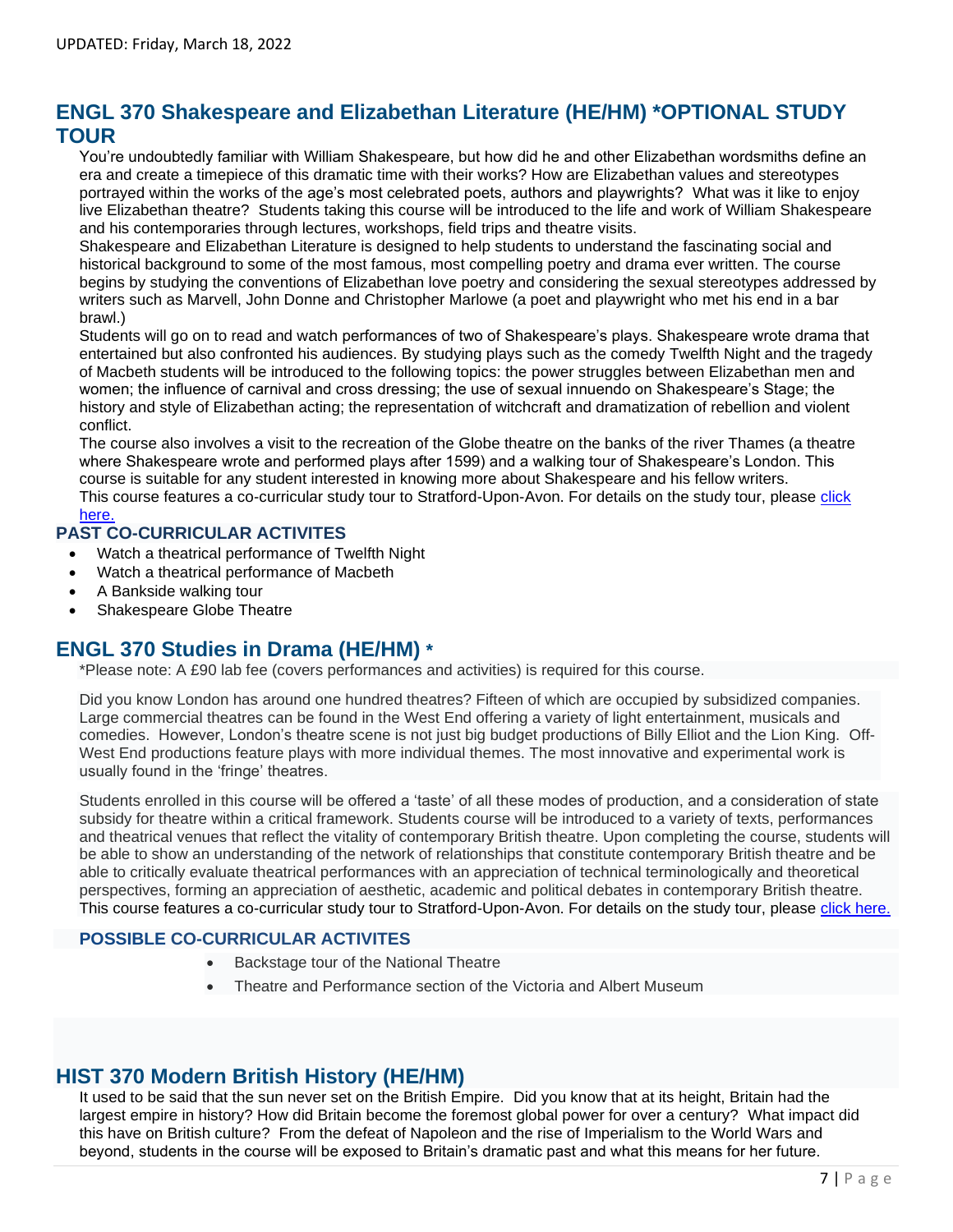This course introduces students to the main themes of British social history from the Napoleonic Wars to the end of the twentieth century, a period that witnessed the gradual acquisition and rapid dissolution of a global economic and political empire, underwritten by the world's largest navy. Through seminars, lectures and site visits, students will examine the ways in which Britain's global rise and fall affected the politics, culture and day to day lives of ordinary Britons. The course concentrates on the empire and national identity, the industrial revolution and the making of the British working class, the struggle for women's suffrage, the impact of the first and Second World War, and the impact of decolonisation on British society and Britain's status in the world.

#### **PAST CO-CURRICULAR ACTIVITES**

- The Imperial War Museum
- The National Portrait Gallery
- A Walking Tour of the City of London
- The Cabinet War Rooms

### **SA 375E BRITISH LIFE AND CULTURES (HE/HM)**

It has been said that the US and UK are two countries divided by a common language. So what are the definitive cultural differences between these two nations? How do the British people define themselves in relation to their European neighbors and the rest of the world? How have historical, political, and artistic developments shaped the identity of this small island nation? This course serves as the anchor of a study program in London, offering students an opportunity to place what they are learning in their other courses into a larger, contemporary context.

Students will be empowered to appreciate more of what they observe during their stay in Britain. Students enrolled in this course will develop an understanding of the issues of this rapidly changing nation and the exciting effects this has on British identity, its relationship with Europe and the rest of the world. In addition to the traditional classroom experience, learning will be supplemented with guest speakers and guided visits to places of both historical and contemporary significance.

#### **EXAMPLE CO-CURRICULAR ACTIVITIES (2-4 PER COURSE)**

- Bishopsgate Institute
- **Bletchley Park**
- **Kew Gardens**

# **SOCIAL WORLD (SW) ELECTIVES:**

## **ECON 370 The Political Economy of the EU: Brexit and Beyond**

With 27 member countries, how are various cultural differences reconciled to create a free flow of people, goods, services, and capital around the European Union? What are the origins of European integration? What place does the EU have in the world economy? What does the future hold for the EU in terms of growth in membership and economic prowess?

This course provides a comprehensive examination of the processes of European economic integration and a critical analysis of EU policies in their broader political-economic context. It focuses on the external dimension of Europe in the global economy, the integration processes of the EU, including the Single Market, Economic and Monetary Union or the Common Agricultural Policy, and its impact on global economics, ranging from the World Trade Organization to EU enlargement and the Third World.

#### **PAST CO-CURRICULAR ACTIVITES**

- Visit to a European Embassy
- The Cabinet War Rooms
- The Imperial War Museum

## **ECON 370 Ecology, Environment, & Economics: Market forces & sustainability**

Ever wonder how environmental concerns affect the economy? How do increasing "green" governmental initiatives influence business decisions? Can consumer markets and business initiatives lead to a sustainable environment? How are the conflict between market forces and environmental integrity resolved? As it becomes more widely recognised that most environmental problems, whether small-scale or global, are the result of a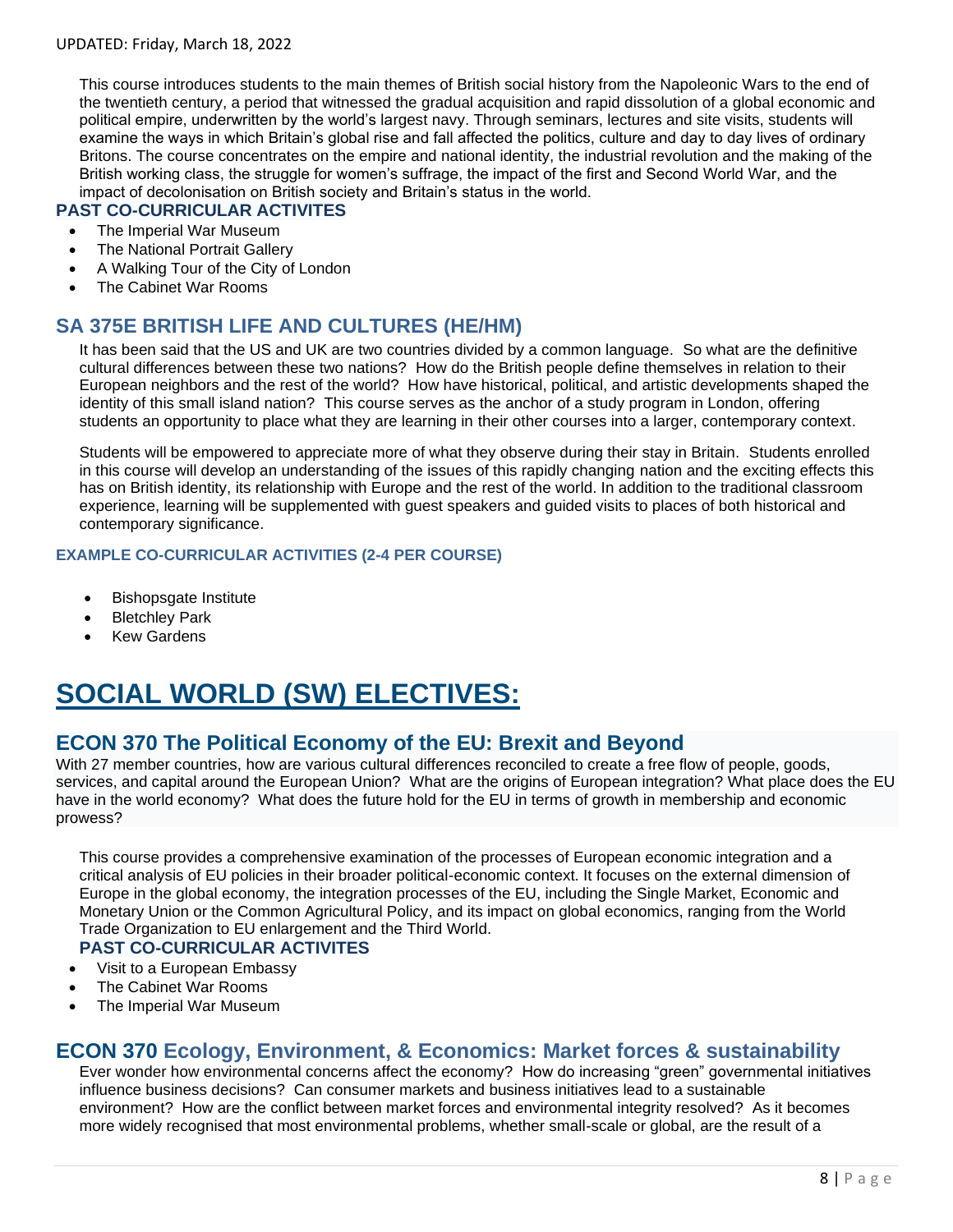complex interaction of natural processes with economic forces and decisions, the protection and sustainable management of the natural environment has become a growing concern across the globe.

This course examines the continuing conflict between market forces and a sustainable environmental and explains how economic theory views the relationship between economic activity and the natural world. Examples of local, regional, national, and international issues are presented and discussed with the aim of providing students an opportunity to develop a critical understanding of the different ways in which economic decisions, market forces, and government policies can affect environment.

#### **PAST CO-CURRICULAR ACTIVITES**

- The London Wetland Centre
- The Manor Place Depot
- The London Transport Museum
- The Science Museum

### **PSYC 370 Social Psychology in a Global Context**

**\*\*\*PLEASE NOTE: This course counts as a PSYC Major/Minor Elective back at CSB/SJU. This course does NOT replace PSYC 350: Social PSYC on campus. There is no need for a department signature for this course if you want to take it for PSYC Major/Minor credit.**

Social psychology is the study of the relationship between people in groups. This course offers an in-depth study of human beings in relation to one another, as well as to the habitat we all inhabit – Planet Earth. This is interdisciplinary course suitable for upper division psychology or sociology majors as well as a possible elective that should appeal to anyone interested in learning more about how and why human beings behave the way they do in social situations. This is a dynamic course which attempts to be relevant to current events worldwide including such topics as global demographics in relation to the Earth's increasingly limited resources, the evolution of national identities, the role of prejudice and discrimination, factors that contribute to social compliance as opposed to social unrest as well as the impact of the Internet and social media.

An experiential research project allows students to adapt their major area of interest within a social and psychological context. This study is expected to help students to develop multicultural insights as part of on-going training in the social sciences.

*Pre-requisites: Students should have at least two semesters or quarters of introductory psychology and/or sociology courses. Transcripts will be evaluated on an individual basis to determine eligibility.*

## **CULTURAL & SOCIAL DIFFERENCE – SYSTEMS (CS) ELECTIVE: SOCI 370 [PRIDE AND PREJUDICE: LGBTQ HISTORIES, RIGHTS AND](http://www.fie.org.uk/157-courses/939-pride-and-prejudice-lgbtq-histories-rights-and-contemporary-issues-in-london)  [CONTEMPORARY ISSUES IN LONDON](http://www.fie.org.uk/157-courses/939-pride-and-prejudice-lgbtq-histories-rights-and-contemporary-issues-in-london) (CS/ES)**

This multidisciplinary course will examine the evolution LGBTQ rights in Britain, from the influence of colonial Britain's anti-homosexuality laws, to modern-day inclusion and protections for the queer community; students will have the opportunity to gain an insight into the histories and background of these changes, as well as consider the complex issues of intersectional and identity politics. Exploring the key actors in effecting change, legal issues, social and economic factors, changing perceptions of gender and current events in relation to key theoretical and historical events will act as a basis for critical interrogation and understanding.

#### **EXAMPLE CO-CURRICULAR ACTIVITIES (2-4 PER COURSE)**

- BFI Flare: London LGBTQ+ Film Festival (Winter/Spring)
- BFI London Film Festival (Fall)
- Royal Vauxhall Tavern visit and tour LGBTQ+ exhibitions in museums

# **UPPER THEOLOGY (TU)/THEOLOGICAL INTEGRATIONS (TI) ELECTIVE:**

**THEO 370 Understanding Civilizations: Islam and the West (TI/TU) \*OPTIONAL STUDY TOUR**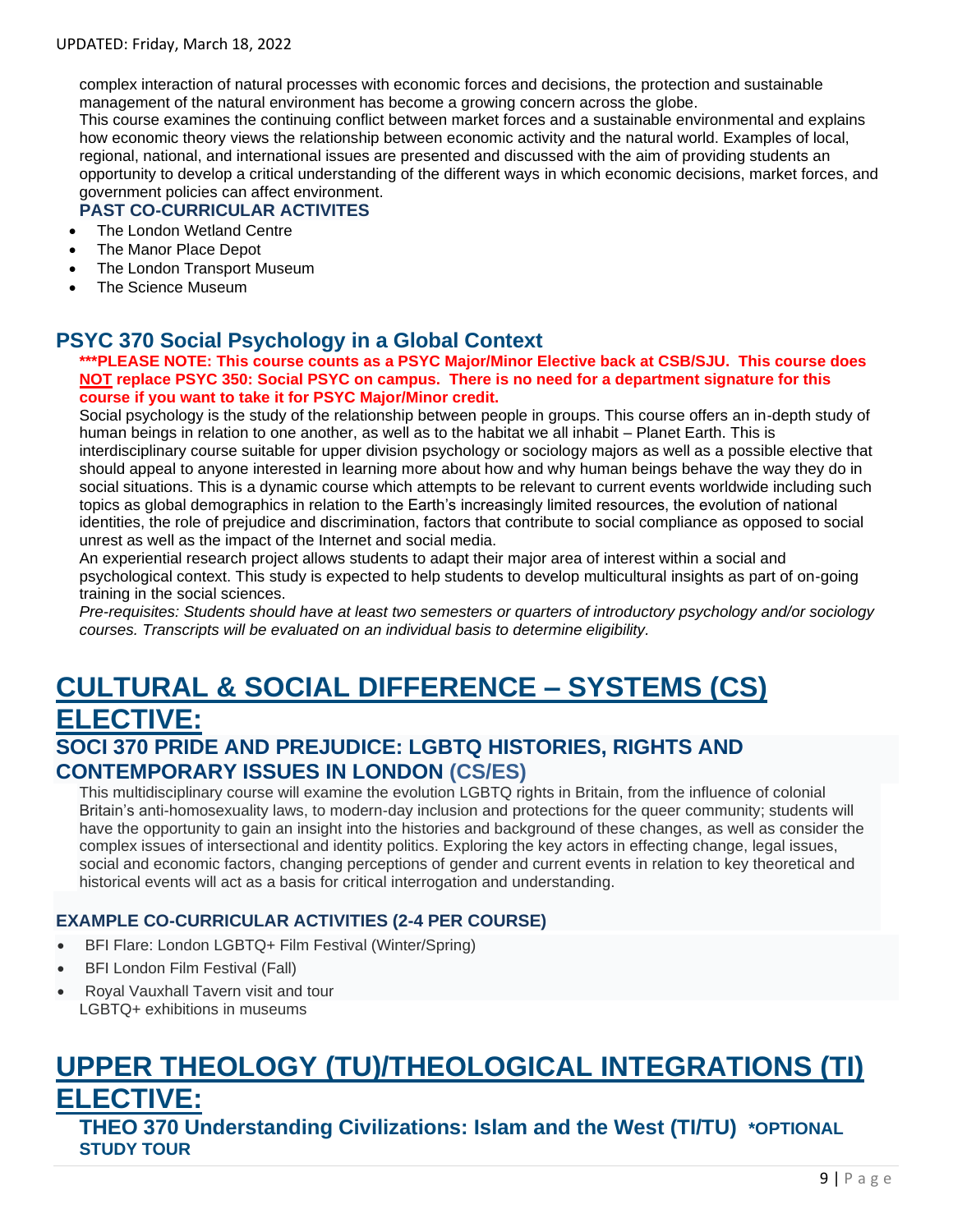What is Islam? What is the 'West'? Is Islam inherently resistant to secularisation as some scholars and Islamic activists believe? Why is one defined in terms of religion and the other a geographical designation? The aim of this course is to focus on the historical, political and religious relationships between 'Islam' and the 'West'. Islam has for centuries been Europe's neighbour and cultural contestant with a history of conflict and co-existence. Since September 11 there has been increasing talk of a 'clash of civilisations', but globalisation has also has created an interdependency of faiths which requires greater co-operation, understanding and dialogue.

Students in this course will be exposed to the recurrent theme of whether it is possible to separate the world into monolithic entities called 'Islam' and the 'West'. Students will also gain insight into the profound urgency to develop mutual understanding between the West and the Islamic World which is highlighted by a myriad of violent events over the last decades. On the assumption that ignorance is the enemy of peace, this course intends to explore the sources of conflict that have led towards the notion of "a clash of civilizations."

This course features a co-curricular study tour to Leicester. For details on the study tour, please [click here.](http://www.fie.org.uk/london-study-tours)

#### **PAST CO-CURRICULAR ACTIVITES**

- Maida Vale Mosque and Islamic Centre
- Optional Trip to Leicester

# **EXPERIENTIAL LEARNING (EX/EL) ELECTIVES:**

## **SA 397 INTERNATIONAL INTERNSHIP COURSE**

FIE London internship placements, together with classroom seminars and written reflection, form the

International Internship Course (IIC). By the end of the IIC students will:

- Understand general aspects of the UK sector in which they worked and have a high degree of understanding of the organization in which they were placed
- Describe and reflect on their internship experience and the ways in which they have developed during the semester
- Display ability to adapt to a workplace culture different to what might be expected in their home country, and to effectively navigate cultural differences in the workplace
- Articulate their work-based learning and professional development in a variety of settings and formats
- Connect readings and key class themes to their work experience.

### **SA 397 INTERNATIONAL SERVICE INTERNSHIP COURSE**

FIE London internship placements, together with classroom seminars and written reflection, form the International Service Internship Course (ISIC). By the end of the ISIC you should be able to:

- Understand general aspects of the UK not-for-profit sector in which they interned and have a high degree of understanding of the organization in which they were placed
- Describe and reflect on their service internship experience and the ways in which they have developed during the semester as well as be able to engage with intercultural issues and debates over service learning that emerged
- Connect readings and key class themes to their service internship experience.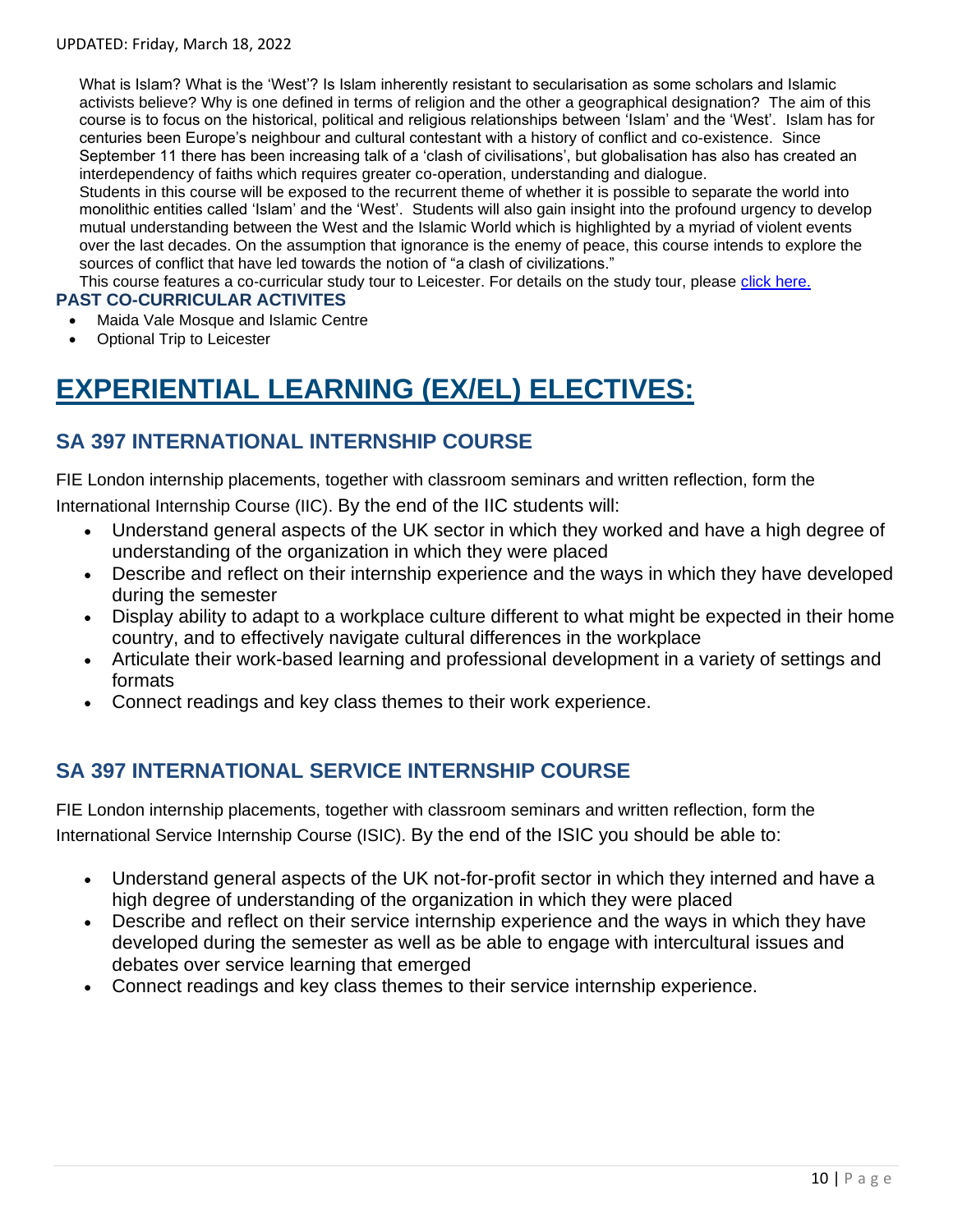# **GENERAL ELECTIVES:**

## **COLG 370 Cash, Money, Records Forever: Intro to the Business Practices of the Evolving British Music Industry**

The course examines the structure and methodologies of the music industry and business in diverse settings: the origins of the music industry; different areas of the industry including record labels and its associates; artistry and agency; music consumption, distribution and promotion/marketing; and, creativity and legal issues in music. The course will also discuss on how the evolving music industry has had an impact on business and society in Britain (and Europe). **PAST CO-CURRICULAR ACTIVITES**

- Guest lecturer(s) from the music industry
- Attend a related music industry event/exhibition
- Various Concerts and Gigs

## **COLG 370 Food, Society and Culture in Britain \*OPTIONAL STUDY TOUR**

#### *\*Please note: a lab fee of £90 is required for this course.*

Bangers and mash? Bubble and squeak? What is British cuisine and how has it changed from wartime to the present? Have negative stereotypes of British cuisine been replaced by a new food culture of focused on celebrity chefs, ethical choices and a new-found 'best of British' pride? Or, do fast-rising rates of obesity, childhood diabetes and dependency on supermarkets and ready meals tell a different story?

Using a multi-disciplinary approach, this course examines the critical issues in food today and the interconnectedness of food, culture and society in modern Britain. The rich and multicultural heritage of London provides a multitude of opportunities to explore the issues herein and use our senses to taste, smell and see the food cultures of this dynamic city.

This course features a co-curricular study tour. For details on the study tour, please [click here.](http://www.fie.org.uk/london-study-tours) **PAST CO-CURRICULAR ACTIVITES**

- Regional food tasting
- Imperial War Museum Ministry of Food Exhibit
- Guided and self-guided tours of London outdoor markets, food halls and supermarkets
- Indian cuisine tour and tasting

### **COLG 370 [GENETICS IN NURSING AND HEALTHCARE](http://www.fie.org.uk/157-courses/715-genetics-in-nursing-and-healthcare)**

What if you could predict your future – which political party you will vote for, what kind of person you will marry, which disease will end your life, whether your blue mood will fester into something more troubling, even debilitating. Would you want to know? This course explores the implications of medical genetics for the clinical nursing practice. The basic history and principles of genetics are reviewed, and their implications in health and disease discussed and analyzed. Cutting-edge approaches to genetics and genomics research are examined and consideration is given to their current and likely future clinical application. The course also focuses on the ethical, legal, and social implications of genetics in the clinical practice, with reference to issues such as consent, genetic privacy, and consumer genetic testing.

#### **EXAMPLE CO-CURRICULAR ACTIVITIES (2-4 PER COURSE)**

- Natural History Museum
- Science Museum
- Wellcome Trust Museum
- Alexander Fleming Laboratory Museum

### **COLG 370 [HEALTH CARE POLICY](http://www.fie.org.uk/157-courses/716-health-care-policy)**

Is free healthcare a human right? What happens if there isn't funding to provide access to every opportunity? Who misses out? Are we responsible for our own positive health? Is there a correct answer to the provision of healthcare? This introductory course compares health care policy in the UK and USA and tracks the evolution of health policy in the UK prior to and since the implementation of the National Health Service. It also identifies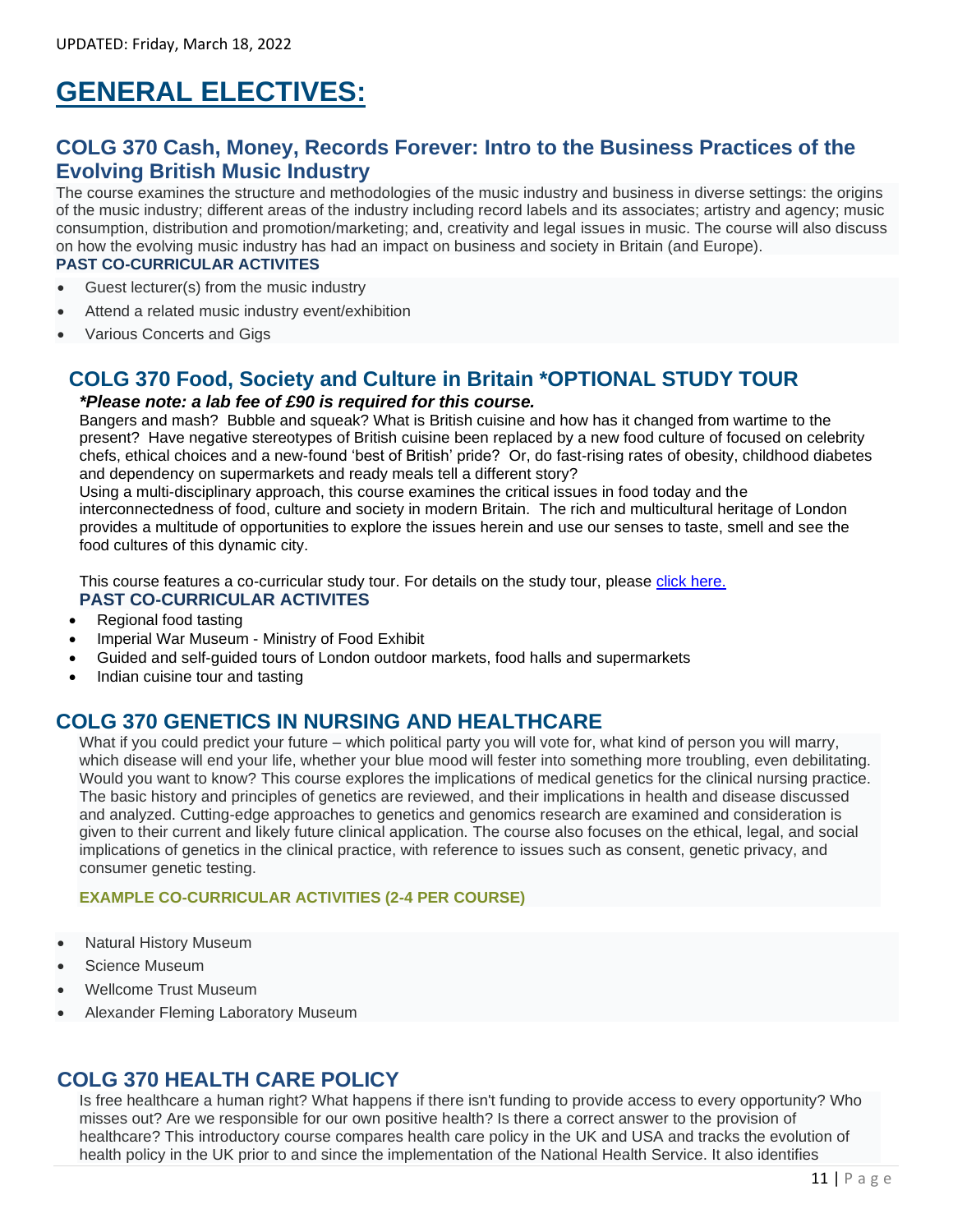contingencies and issues that remain problematic in health care delivery across differing systems despite the ongoing changes made to this service, and the ideological shifts that underpin these changes. Using a spiral curriculum approach, the course seeks to synthesize the concepts through returning to previous learning and providing space for reflection and comparison with the student's own experiences of health care in the USA.

#### **EXAMPLE CO-CURRICULAR ACTIVITIES (2-4 PER COURSE)**

- Visit to St Thomas's Old Operating Theatre
- 'Public Health' Walk
- St. Christopher's Hospice

### **COLG 370 Sport in British Society**

What is the role of sport in the construction of local, national and international identities? What social structures and cultural trends influencing sports participation and consumption? What is the impact of commercialism and globalization on contemporary sport? This course has been designed to provide international students an opportunity to understand sports in a British context against a backdrop of the Olympics, with London as the host city - 1908, 1948 & 2012.

The course will presented from a historical and contemporary perspective will examine a series of themes and issues, primarily through sports history and the sociology of sport, with supplementary references to economics, politics and the media. Students enrolled in this course will gain the skills to analyze sports as a social phenomena and use them as an analytical tool to illuminate contemporary situations and problems in the international arena, provide an insight into the wide range of British sports and sports organizations through practice and study visits, and apply a sociological lens to the world of sports and athletics through the incorporation of academic writing, popular media and personal experiences and observations.

#### **PAST CO-CURRICULAR ACTIVITES**

- Meetings with officials of the 2012 Olympic Committee
- Meet with the Mayor of London
- Visit the David Beckham Academy
- Visit the Chelsea Football Club

### **COMM 370 Contemporary British Broadcasting**

**\*\*\*PLEASE NOTE: This course counts as a COMM Major Elective back at CSB/SJU. This course does NOT replace any course in the Communications curriculum on our campus. There is no need for a department signature for this course if you want to take it for COMM Major elective credit. This course does not count towards the COMM Minor.** 

ABC, NBC, and Fox may all sound familiar but did you know the British Broadcasting Corporation is the largest is broadcasting organisation in the world? What impact does this public service media giant play in the U.K. and around the world? What about radio broadcasting? Where does the radio format fit in a modern society? What role do digital technologies play in modern broadcast? Students in this course will explore the history of British radio and television broadcasting, its role in British society and culture, its global impact, and its place in today's digital world. The course is built on the idea that broadcasting must exist not only to entertain the public, but to inform and educate as well, British broadcasting to this day remains a lively mix of genres and programs, with extensive influence throughout the world. Students will cover topics such as public service broadcasting, competition in British broadcasting, documentaries and their importance to British cultural identity, the news, current affairs and reality television and broadcasting exports.

Students will hear guest speakers from BBC Radio, Channel 4 news media, and the Independent Production sector. Co-curricular excursions will include visits to the BBC, Sky News, a live television or radio program recording, the British Film Institute Mediatheque, and a production company.

#### **PAST CO-CURRICULAR ACTIVITES**

- BBC Television Centre Tour
- Visit to Sky News Studios
- Visit to a Live Television or Radio Program Recording
- The British Film Institute Mediatheque
- Tour of a Production Company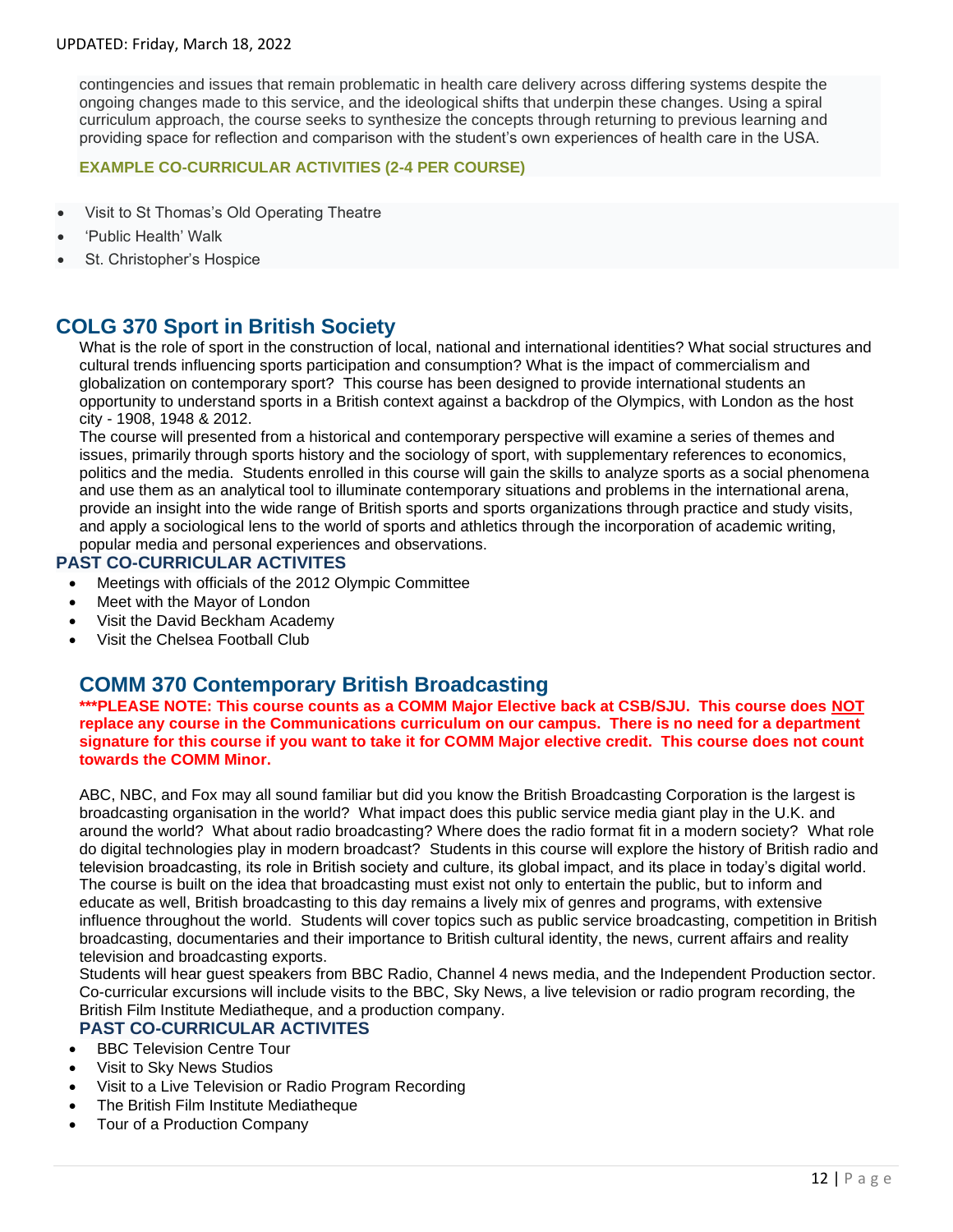## **COMM 370 Media in Britain**

**\*\*\*PLEASE NOTE: This course counts as a COMM Major Elective back at CSB/SJU. This course does NOT replace any course in the Communications curriculum on our campus. There is no need for a department signature for this course if you want to take it for COMM Major elective credit. This course does not count towards the COMM Minor.** 

What is the mass media and how do we relate to it? What is the political role of the press and broadcasting in Britain? What impact does Hollywood have on the British Film industry? What function do the various British newspaper have? This course will explore British media organizations as social, economic and cultural entities and examines specific determinants and processes of production.

Students enrolled in this course will gain an in depth understanding of broadcasting and the film industry, the press and the 'convergent' new media of digital television and the Internet. As popular perceptions of the media often revolve around the excitement, glamour, creativity and controversy, this course attempts to separate myths from reality and give students a pragmatic approach of what the British media are about and what working for them entails.

#### **PAST CO-CURRICULAR ACTIVITES**

- BBC Studios Tour
- Visit Press Complaints Commission
- Print Press Tour of Fleet Street
- Guest Speaker from the UK Film Council

### **ENGL 370 Travel Writing**

What is travelling and what does it mean to each of us. What is it for? Why do we travel, and how do we decide where to go? What is travel writing? What do we want from it? Do you feel more 'American' now you're out of America (if that's where you're from)? Why and How?

As Tim Cahill, the legendary travel writer and former editor of 'Outside Magazine', once wrote, "It isn't the travelling, it's the writing." Cahill, Andrew Bain, Rory MacLean, Sara Wheeler, Rolf Potts, Bill Bryson–these are writers with wildly different styles, and many of them travel to completely mundane locations, but they all manage to learn something about themselves, and why they travel, in the process of writing. In other words, it's not where they go; it's how they experience the place, and how they write about that experience.

#### **PAST CO-CURRICULAR ACTIVITES**

- Walking tours of Bankside, Soho/Chinatown, Camden Town, London canals
- Exploration of the London Underground ('Tube')

## **ENGL 370 The Nature of Story: Creative Writing (Semester-Long)**

Do you fancy yourself a novelist or a writer of short stories? Not sure how do you develop your main characters? How should you structure the plot? What point of view should you choose? The focus of this course will be decidedly practical as students learn to read as writers, gleaning tips on the craft. Students will consider the processes of writing, aiming to uncover various methods of confronting potential issues. London's own vibrant arts scene and literary traditions form a fascinating focus and locus for the study of creative writing. Class members will engage with local novelists, poets and playwrights through guest lectures and readings.

The literary-steeped surroundings of London provide the perfect backdrop for students to explore their own creative powers. This popular course will provide students with the rare opportunity to develop their own work within the context of contemporary British writing. Although the focus will be on fiction writing, students will also have the opportunity to experiment with various other forms and genres. Classes examining contemporary British literature are complemented by writing workshops.

Writing workshops will be simultaneously rigorous and nurturing, providing students with the perfect forum for collective and constructive critique. Our approach will focus on imaginative task setting, scrupulous analysis, sincere encouragement and constructive criticism. By the end of the course, each class member will have collected a portfolio of work. The program will end with a literary event, at which each student will have the opportunity to read a selection of his/her work.

#### **PAST CO-CURRICULAR ACTIVITES**

- Jazz Club Poetry Readings
- **Literary Walks**
- **Literary Festivals**

*Note: This is a semester-long course.*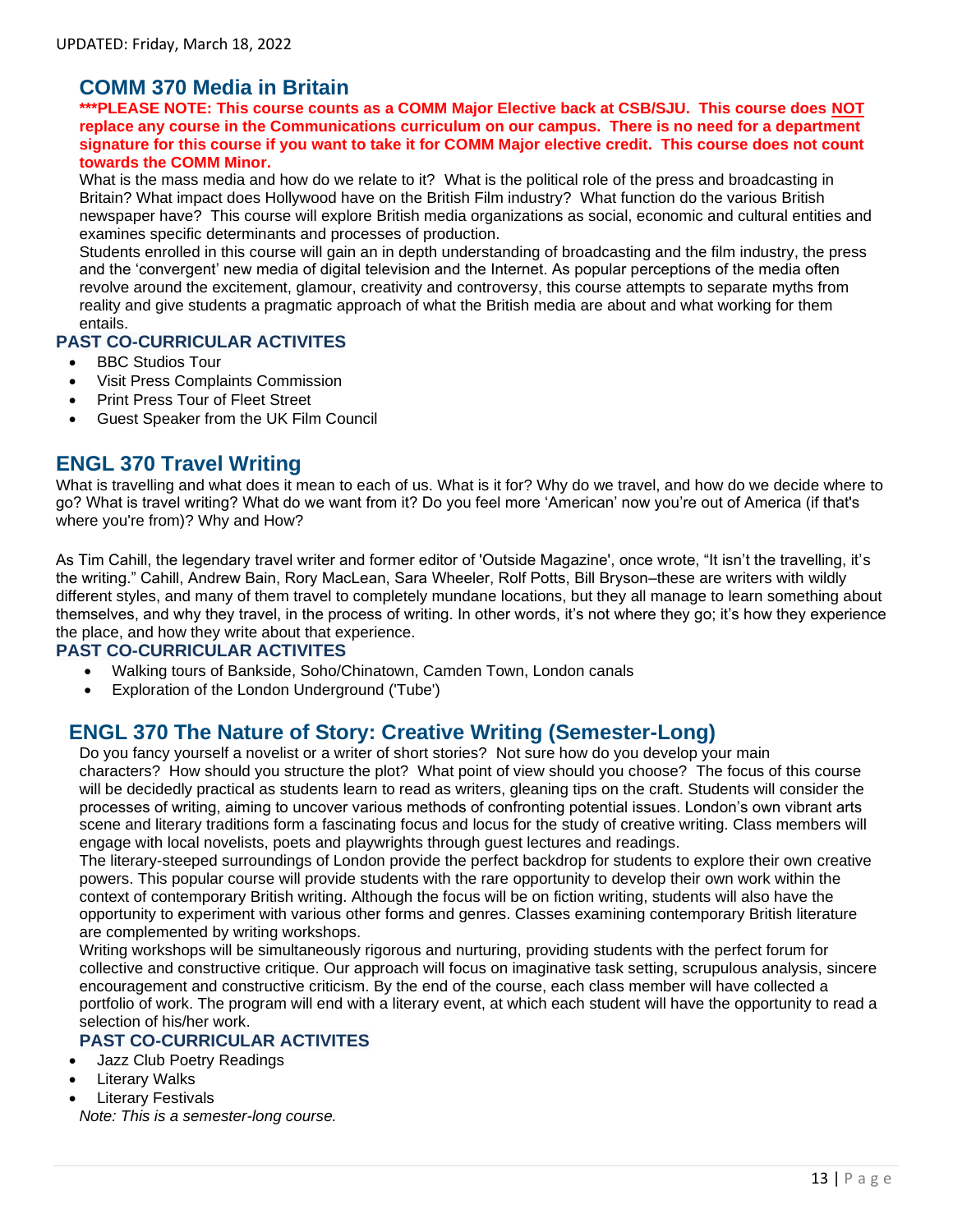### **GBUS 270 Principles of Management**

**\*\*\*PLEASE NOTE: ACFN Majors. This course is equivalent to GBUS 201 for ACFN Majors. There is no need for a department signature for this course if you want to take it for ACFN Major credit.** 

#### **\*\*\*PLEASE NOTE: This course is not approved for GBUS Majors/Minors or** *students that have taken GBUS 201.)*

This course gives a broad overview of management and provides students with information that will help them not only become better managers, but also better team members. Students are introduced to a variety of concepts, assessments, tools, and techniques that are important for understanding the changing business environment; elements of strategic planning; methods of organising including recruiting, selecting, training, and developing; techniques for leading individuals and teams; and procedures for controlling resources to improve productivity and results.

The material covered will be relevant to students, regardless of career objectives. In all likelihood, students will either be a manager or work with one in any occupation they choose. In the final analysis, we are all managers of our own lives and can benefit by studying to be better managers.

### **GBUS 370 Fundamentals of Finance**

**\*\*\*PLEASE NOTE: ACFN MAJORS This course is equivalent to ACFN 310 for ACFN Majors. There is no need for a department signature for this course if you want to take it for ACFN Major credit**

#### **\*\*\*PLEASE NOTE: GBUS MAJORS This course counts as a GBUS Major Elective back at CSB/SJU. Department chair signature not required.**

We're all familiar with the bad choices that led to the recent global financial crisis but what are the crucial elements of investment and funding decisions? What calculations must be made with regards to those decisions and how are they executed? What are the basic functions and responsibilities of a financial department in a business?

This course is an introduction to business finance. Topics include an overview of the finance function and its importance for the firm and the course presents global aspects of finance, giving an overview of money and capital markets, introducing students to financial analysis and time value of money. In addition, the course examines securities and bond pricing, risks and rates of return, cost of capital, and capital budgeting and risk analysis.

Students taking this course are required to have an understanding of college-level mathematical/numerical principles.

#### **PAST CO-CURRICULAR ACTIVITES**

- Bloomberg's tour
- A Docklands and Canary Wharf tour
- Bank of England visit

### **GBUS 370 Creative Thinking for Advertising**

#### **\*\*\*PLEASE NOTE: This course counts as a GBUS Major Elective back at CSB/SJU. Prereq of GBUS 321 required. Department chair signature not required.**

Is there such a thing as 'original' advertising? Is advertising an aspect of selling or is is art? Is shock cheap creative? Is being offensive cheap surprise? What sort of creative do marketing managements really want? What are the tools and techniques needed to interpret ad briefs and what does it take for a pitch to be successful?

'Rules are what the artist breaks; the memorable never emerged from a formula' (Bill Bernbach). Breaking rules in ad campaigns rarely survives research. So the creative artist in advertising has to bend them or at a minimum be a great salesman – convincing the client of the commercial wisdom of doing something that's never been done before.

The course has a split perspective. Part of it provides a window on the concepts and grammar of creativity; the other part is 'how to' oriented: imparting skills in drawing up creative strategy and in delivering creative solutions.

The course starts by unpacking creativity at large, mapping what it means to be original, innovative, experimental, radical, and provocative. High-end creative art is compared with creativity in advertising – typically viewed as 'second-tier' by virtue of being subjugated to sales/selling or by way of being strategy compromised and hence Ogilvy + Mather's mantra: 'If it doesn't sell, it isn't creative'.

But once selling is seen to be about offering ideas and images rather than artefacts the alleged substantive difference between art-creative and ad-creative becomes blurred.

A further key in the course is that innovation in conventional art forms – from movies to painting – is over and advertising is the replacement avant-garde. Protected by regulations and ring-fenced by research it's easy for advertising to be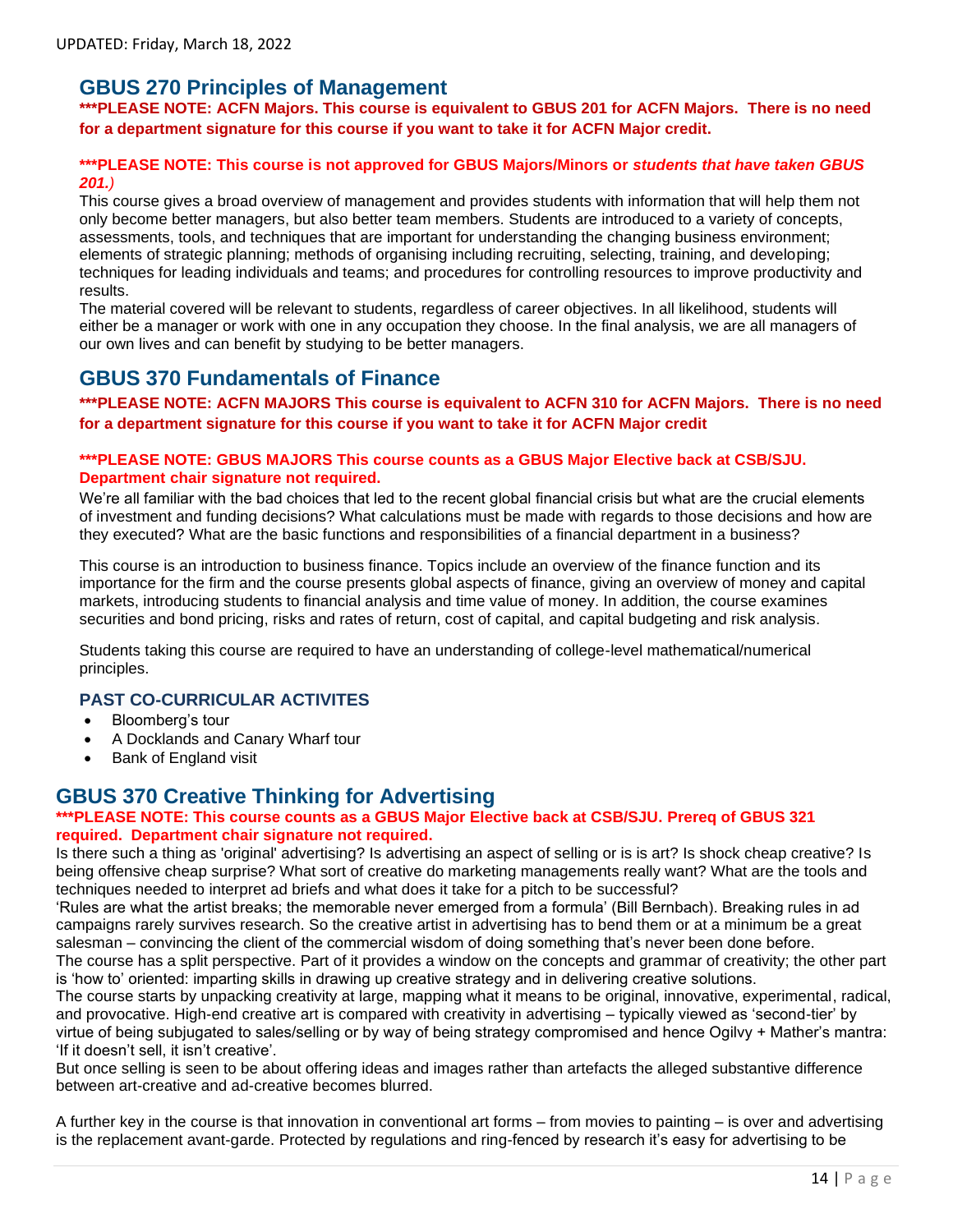provocative. But – the course will ask – is shock cheap creative? Is being offensive cheap surprise? What sort of creative do marketing managements really want?

Both successful and disastrous UK campaigns are deconstructed. This analysis – along with attending to the advice of some of the great ad practitioners from Bill Bernbach to David Ogilvy – yields a raft of tips, hints, guides, and methods for originating and communicating ideas that affect consumer behaviour.

Finally, the course looks at that most demanding of creative tasks: the speculative pitch.

#### **PAST CO-CURRICULAR ACTIVITES**

- Museum of Brands, Packaging, and Advertising
- Transport Museum

## **GBUS 370 Principles of Marketing**

#### **\*\*\*PLEASE NOTE: This course counts as GBUS 321 equivalent in the GBUS Major. Can't be used for GBUS Major elective, if taken GBUS 321. Department chair signature not required.**

Isn't marketing just advertising? What's the difference? Does European marketing differ from the rest of the world, especially the USA? What are some of the most successful marketing strategies?

People often define "marketing" as advertising – a highly visible activity by which organisations try to persuade consumers to buy products and services. However, marketing is much more than advertising and even the most skilful marketing cannot make consumers buy things that they don't want.

Through a European lens, this introductory course prepares students to think strategically about marketing in today's global environment. After successful completion of this course, students have a basic understanding of the marketing concept, the marketing mix (product, place, promotion and price), segmentation, targeting, positioning, customer value, branding, services marketing, global marketing, marketing metrics, consumer and business behaviour, ethics and social responsibility in marketing, market planning, market research, and competitive analysis. In addition, students have the opportunity to evaluate and formulate marketing strategies taking into account the influence of international issues and technology.

#### **PAST CO-CURRICULAR ACTIVITES**

- Harrods: A British Brand Experience?
- Chelsea Football Club
- Guest Speaker: Direct Marketing Association: Mobile and Brand Marketing
- Brand Museum

### **GBUS 370 Global Marketing**

#### **\*\*\*PLEASE NOTE: This course counts as GBUS 321 equivalent in the GBUS Major. Can't be used for GBUS Major elective, if taken GBUS 321. Department chair signature not required.**

Have you ever wondered how global differences affect how products are presented to various cultures on a worldwide scale? How do businesses reconcile or take advantage of this global diversity in order to meet international objectives? What are the challenges of managing and delivering high quality service to customers in a cross-cultural context? This course explores the decision-making process in the marketing of products and services in the international marketplace.

Student enrolled in this course will learn the formulation of key elements in international marketing strategy, such as identification and assessment of potential markets, price setting, and design, promotion, and distribution of products and services. They will also explore issues such as the competitive advantage of nations, the changing nature of the international social and business environment, and the emerging role of the Internet in international marketing.

#### **PAST CO-CURRICULAR ACTIVITES**

- The Shakespeare Globe Theatre
- The London Eye
- Harrods Department Store
- The Chelsea Football Club
- Madame Tussaud's

### **GBUS 370 International Trade**

#### **\*\*\*PLEASE NOTE: This course is not approved for GBUS major.**

How do various cultures influence business decisions on a global scale? How do the functional business areas of marketing, management, accounting, finance and law change in an international setting? This course is designed to enable students to understand the critical importance of the role of multinational decision-making and strategy with respect to trade issues.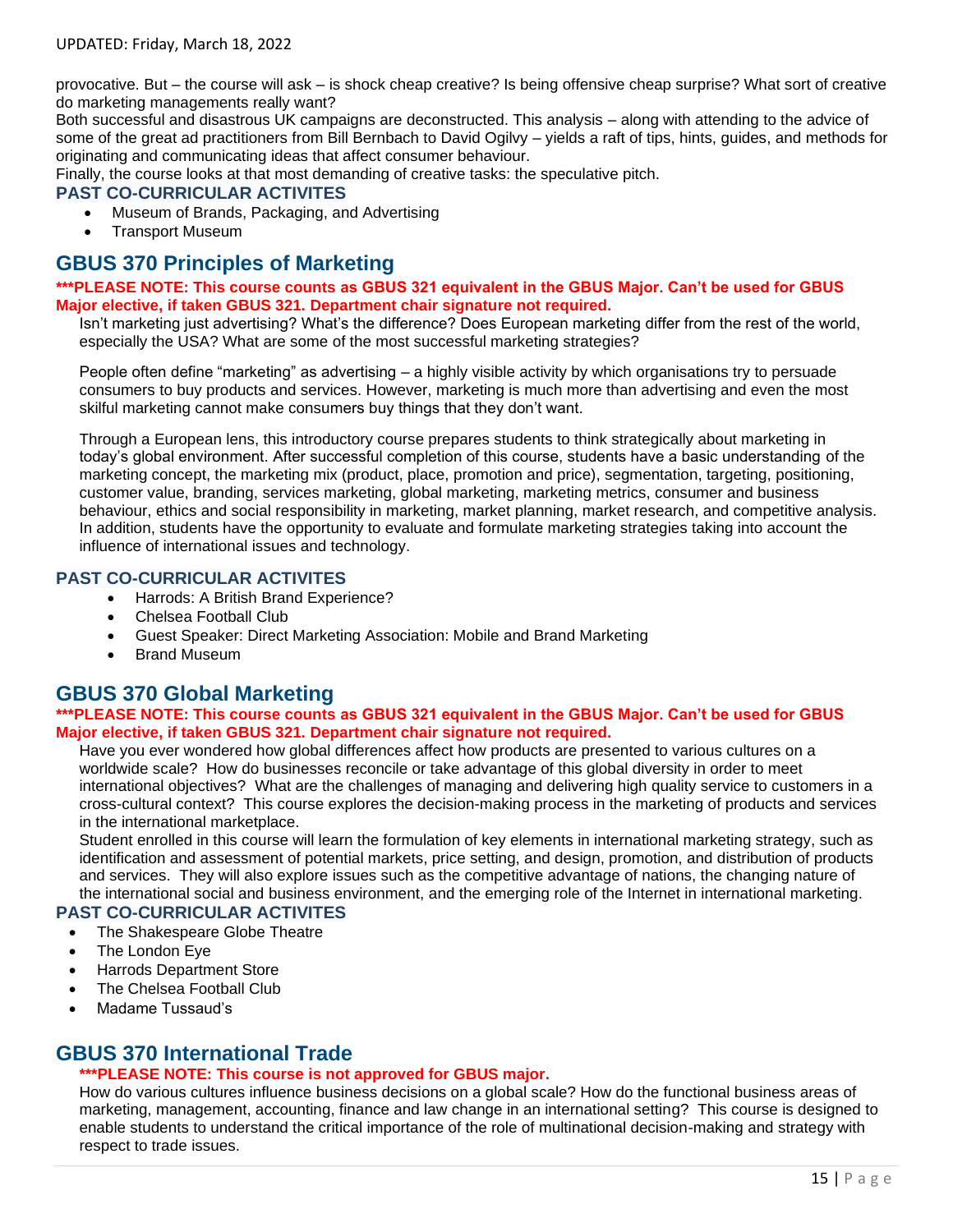Students in this course will examine the major issues in international trade and commercial policy and be exposed their real-world applications which derive and illustrate models of international trade. The course covers rationales and benefits of international trade, protectionism, the political economy of commercial policy, international trade and development, and economic integration and world trade. At the conclusion of this course, students will gain the ability to identify current trends in international trade and foreign investment, explain the governmental impact on international businesses, and describe the concepts of export and import practices and procedures.

#### **PAST CO-CURRICULAR ACTIVITES**

- The Fuller's Brewery Tour
- Bank of England Museum
- Museum of Advertising, Packaging and Brands

### **GBUS 370 Strategic Brand Management**

#### **\*\*\*PLEASE NOTE: This course counts as a GBUS Major Elective back at CSB/SJU. prereq of GBUS 321 required. Department chair signature not required.**

How does brand management affect organizational value? How do customers and their engagement in real or virtual communities shape the nature of brands? How does services branding differ from goods branding? This course introduces, explores and applies a range of strategic brand management issues that drive brand equity and value. Customers are increasingly co-creators of brand value as part of a more interactive and dialectical process. Witness the rise of social media where dialogue, conversation, interaction are the key drivers of brand growth. The days of shouting from a billboard as the primary form of brand marketing are gone. Students will explore issues such as the strategic branding process, consumer perception, brands as social and psychological vehicles, the competitive landscape, and brand evaluation. By the end of the course should should have developed a deeper understanding of brand, the strategic branding process and an appreciation of how to brand in a given context to maximize equity and value.

#### **PAST CO-CURRICULAR ACTIVITES**

- Harrods (A British Brand Experience?)
- Museum of Brands
- Guest Speaker: Direct Marketing Association: *Mobile and Brand Marketing*
- Guest Speaker, Brunel University: *Multisensory Branding*

## **POLS 370 British Politics**

#### **\*\*\*PLEASE NOTE: This course counts as a POLS Major Elective back at CSB/SJU. This course does NOT replace any course in the POLS curriculum on our campus. There is no need for a department signature for this course if you want to take it for POLS Major elective credit. This course does not count towards the POLS Minor**

What power does the Monarchy still have? How does a democratic government work without a written constitution? Who are the Tories, the Lib-Dems, and Labour? How do British Politics differ from those of the United States? Students enrolled in this course will be provided an understanding of the British system of government and the political process in Britain, as well as the socio-historical processes that have shaped modern Britain. This course will cover topics concerning the Monarchy, the Parliament, political parties, the Prime Minister, political ideology, and political culture. Throughout the course, comparisons with American politics and society will be made as a point of reference to provide the student with a better framework for understanding British politics. This is an introductory course on contemporary British politics, and therefore requires no previous political science courses.

#### **PAST CO-CURRICULAR ACTIVITES**

- The Imperial War Museum
- Parliament Tour
- The Cabinet War Rooms
- Inns of Court Walking Tour

#### **POLS 370 INTERNATIONAL DIPLOMACY: ISSUES, CONVENTIONS AND PRACTICES**

Henry Kissinger once said "Diplomacy is the art of restraining power," but what role does this art play on an international level? How are the interests of large economic states reconciled effectively with those of developing countries? This course covers in some detail the work of diplomatic missions in the execution of foreign policy and their organization to accomplish that work.

Students enrolled in this course will gain in depth knowledge of the activities of the various sections and agencies that compose diplomatic missions in order to improve understanding of the role of diplomacy in advancing national